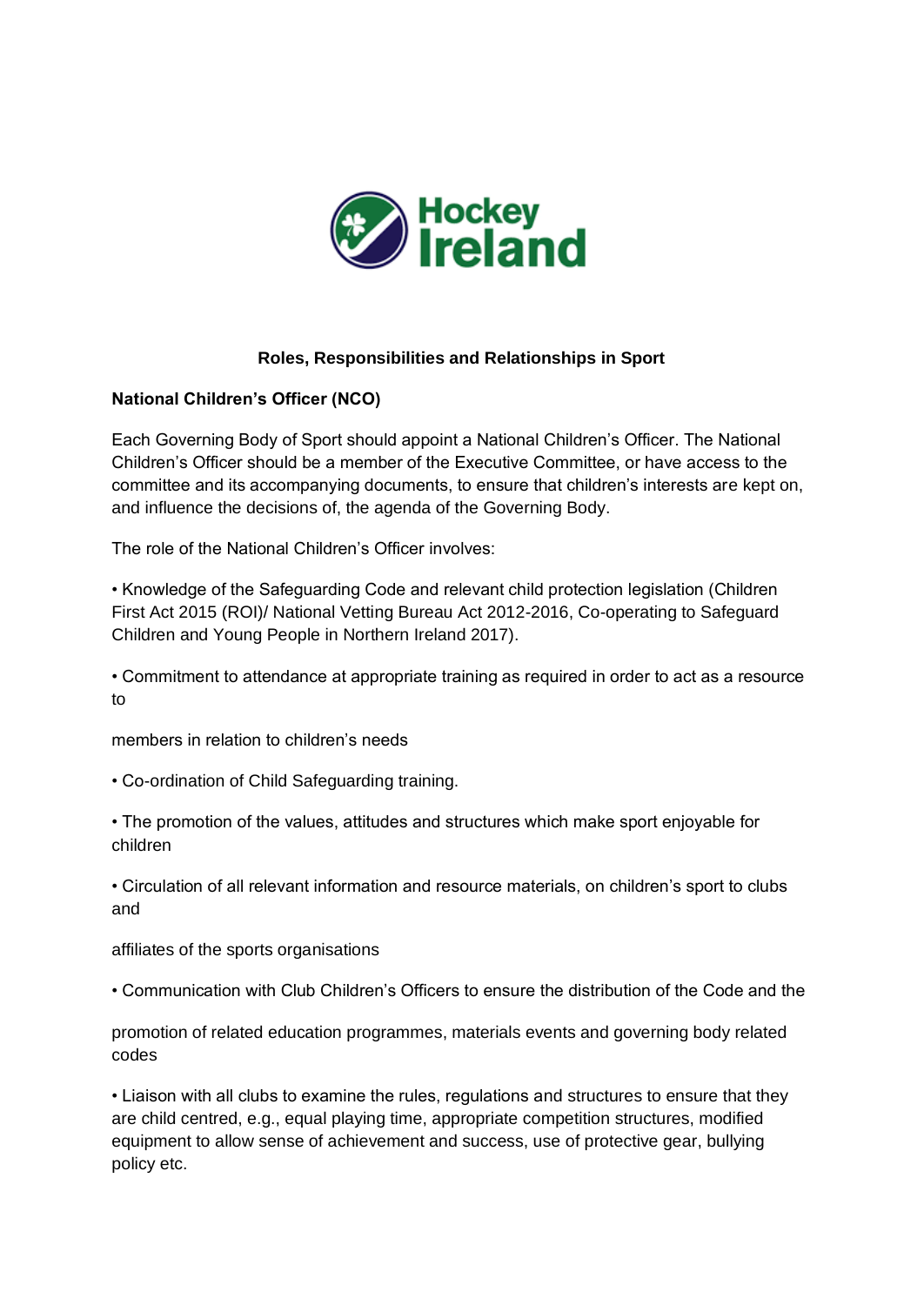• Liaison with clubs, to ensure drop-out rates and transfers are monitored so that unusual developments or trends can be addressed, including transfer of sports leaders

• Assisting in the development of a system of record keeping which maintains confidentiality while allowing for appropriate information to be passed to relevant authorities where necessary

• Ensuring that the Governing Body develops an appropriate sport specific policy, which includes a policy statement, codes of conduct, disciplinary procedures, bullying policy, safety statement, recruitment and selection policy and reporting procedures.

# **Club Children's Officer (CCO)**

The appointment of Club Children's Officers in a sports clubs/organisations is an essential element in the creation of a quality atmosphere. They act as a resource with regard to children's issues.

In summary the Children's Officers should review current policies in relation to young people, check that all activities are safe and fun, and inform adults of how to deal with any concerns that may arise in relation to the protection of children and young people. Club Children's Officers should be child centred in focus and have as the primary aim the establishment of a child centred ethos within the club. S/he is the link between the children and the adults in the club. S/he also takes responsibility for monitoring and reporting to the Club Management Committee on how club policy impacts on young people and Sports Leaders.

The Children's Officer should be a member of or have access to, the Club Management Committee and should be introduced to the young people in an appropriate forum.

The Club Children's Officer should have the following role:

To promote awareness of safeguarding guidelines within the club, among young members and their parents/guardians. This could be achieved by:- the production / distribution of information leaflets, the establishment of children's /age- group specific notice boards, regular information meetings for the young people and their parents /guardians

- To influence policy and practice within the club in order to prioritise children's needs
- Establish contact with the National Children's Officer at governing body level.

• To ensure that children know how to make concerns known to appropriate adults or agencies.

- To encourage the appropriate involvement of parents / guardians in the club activities
- To act as an advisory resource to Sports Leaders on best practice in children's sport

• To report regularly to the Club Management Committee.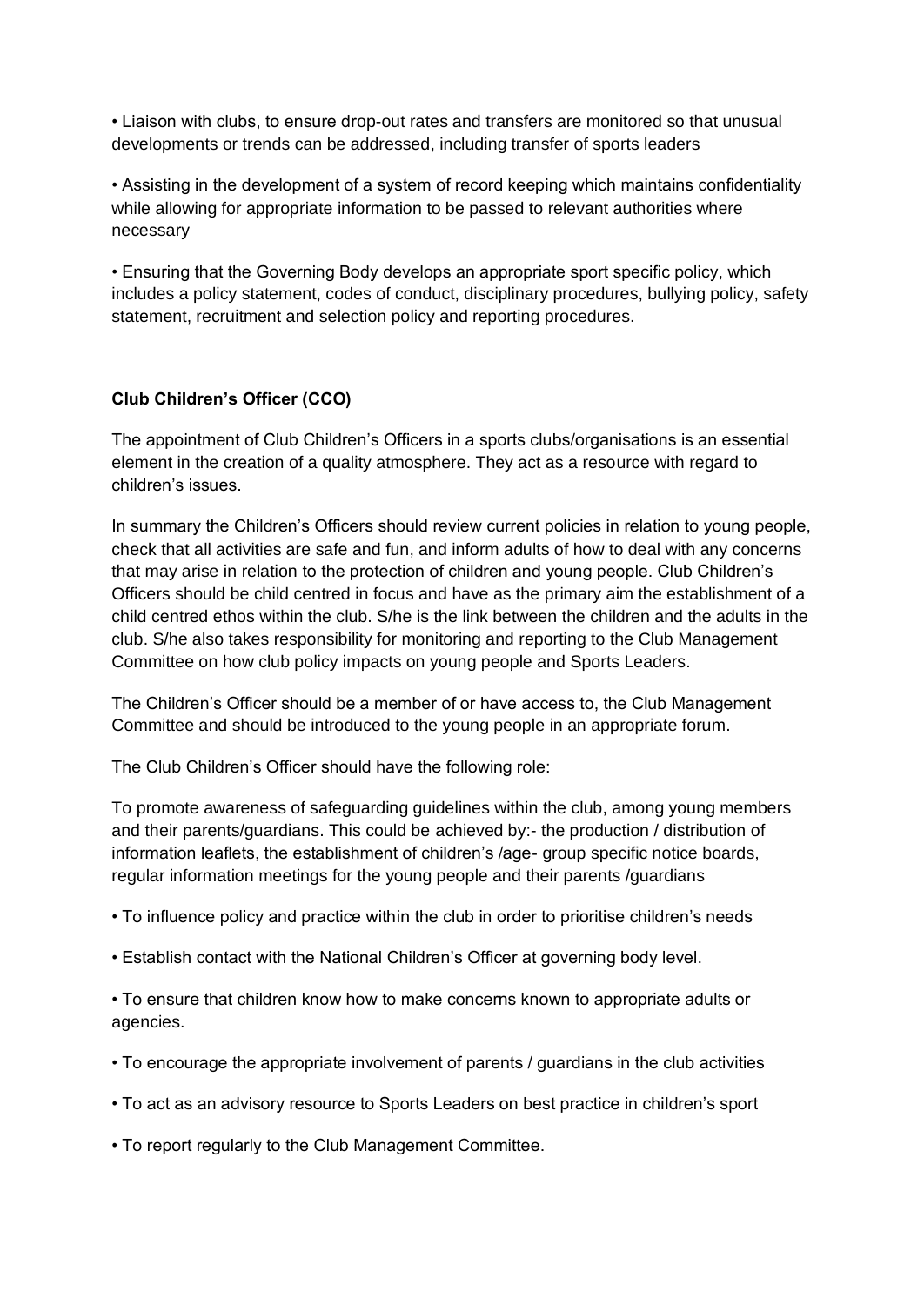• To monitor changes in membership and follow up any unusual dropout, absenteeism or club transfers by children or Sports Leaders

• To ensure that the children have a voice in the running of their club and ensure that there are steps young people can take to express concerns about their sports activities/experiences.

• Establish communication with other branches of the club, e.g. facilitate parent's information sessions at the start of the season

• Keep records on each member on file, including junior members, their contact numbers and any special needs of the child that should be known to leaders

• Ensure each member signs an annual membership form that includes signing up to the code of conduct for sports leaders and children and young people.

Ensure that the club rules and regulations include:

- complaints, disciplinary and appeals procedures.
- an anti-bullying policy.
- safety statement.
- rules in relation to traveling with children.
- supervision and recruitment of leaders.

#### **Relevant Person**

• For Clubs /organisations that operate in Republic of Ireland they must appoint a Relevant Person. Defined in the Children First Act 2015 (ROI) as a person who is appointed by a provider of a relevant service to be the first point of contact in respect of the provider's Child Safeguarding Statement.

## **Designated Liaison Person (DLP)**

Each NGB/Club must appoint a Designated Liaison Person (DLP). This person may or may not also fulfil the role of Children's Officer.

• The DLP is a resource for volunteers /coaches and should ensure that the clubs reporting procedures are followed. The DLP reports any suspected cases of child neglect or abuse to the Duty Social Worker in Child and Family Agency/Túsla or An Garda Síochána/Gateway team or PSNI.

The DLP should also inform the NCO that a report has been submitted without identifying details

• The DLP should be knowledgeable about child protection and undertake any training considered necessary i.e. Safeguarding 3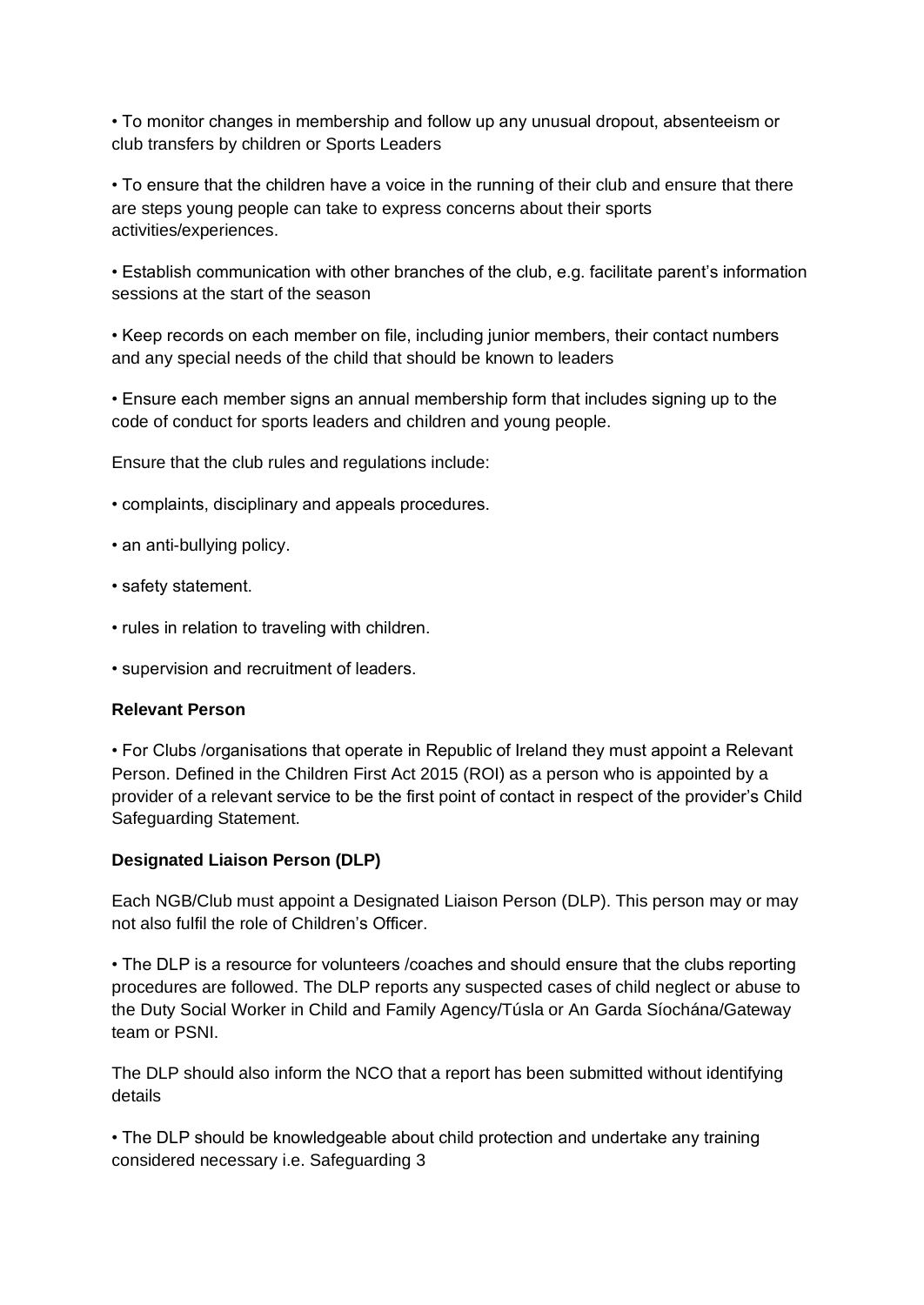• The DLP should familiarise themselves with the statutory and support services within their locality

• Have knowledge of the Safeguarding Code and relevant child protection legislation (Children First Act 2015 (ROI)/National Vetting Bureau Act 2012-2016 (ROI) and Cooperating to Safeguard Children and Young People in Northern Ireland 2017.

#### **Mandated Person**

The Mandated person is a person named under schedule 2 of Children First Act 2015 (ROI). They have a legal responsibility to report concerns or allegations that reach or exceed the threshold of harm of abuse to the Tusla (refer to National Governing Body/Club for list of mandated persons). A person must be employed in a Safeguarding Role to a be a Mandated Person.

#### **Legal Obligations of a Mandated Person:**

Mandated persons have two main legal obligations under the Children First Act 2015 (ROI). These are:

• To report the harm of children above a defined threshold to Tusla;

• To assist Tusla, if requested, in assessing a concern which has been the subject of a mandated report.

### **Role of Sport Ireland and Sport Northern Ireland**

Sport Ireland and Sport NI will ensure the widest possible dissemination of the safeguarding guidance and ask that this guidance is adopted and implemented by all sports clubs / organisations. This approach is based on the need for All- Island consistency in advice offered to clubs, Sports Leaders, parents /guardians, children, and in particular, National Governing Bodies of Sport who are responsible for the administration of their sports. Sport Ireland and Sport NI have jointly agreed that a common approach is essential in promoting good practice in children's sport.

This approach is based on the following underpinning principles:

• children's involvement in sport should be an enjoyable experience.

• the safety of children should always be the paramount concern of those adults responsible for providing sporting opportunities at whatever level an individual adult is involved.

• the appropriateness of the experience provided for children should be determined by and based on a child-centred ethos which place the needs and interests of the child as paramount.

• all adults have a responsibility to be aware of child protection as an issue.

• Sports Leaders should be properly recruited and managed and that appropriate training should be made available to them.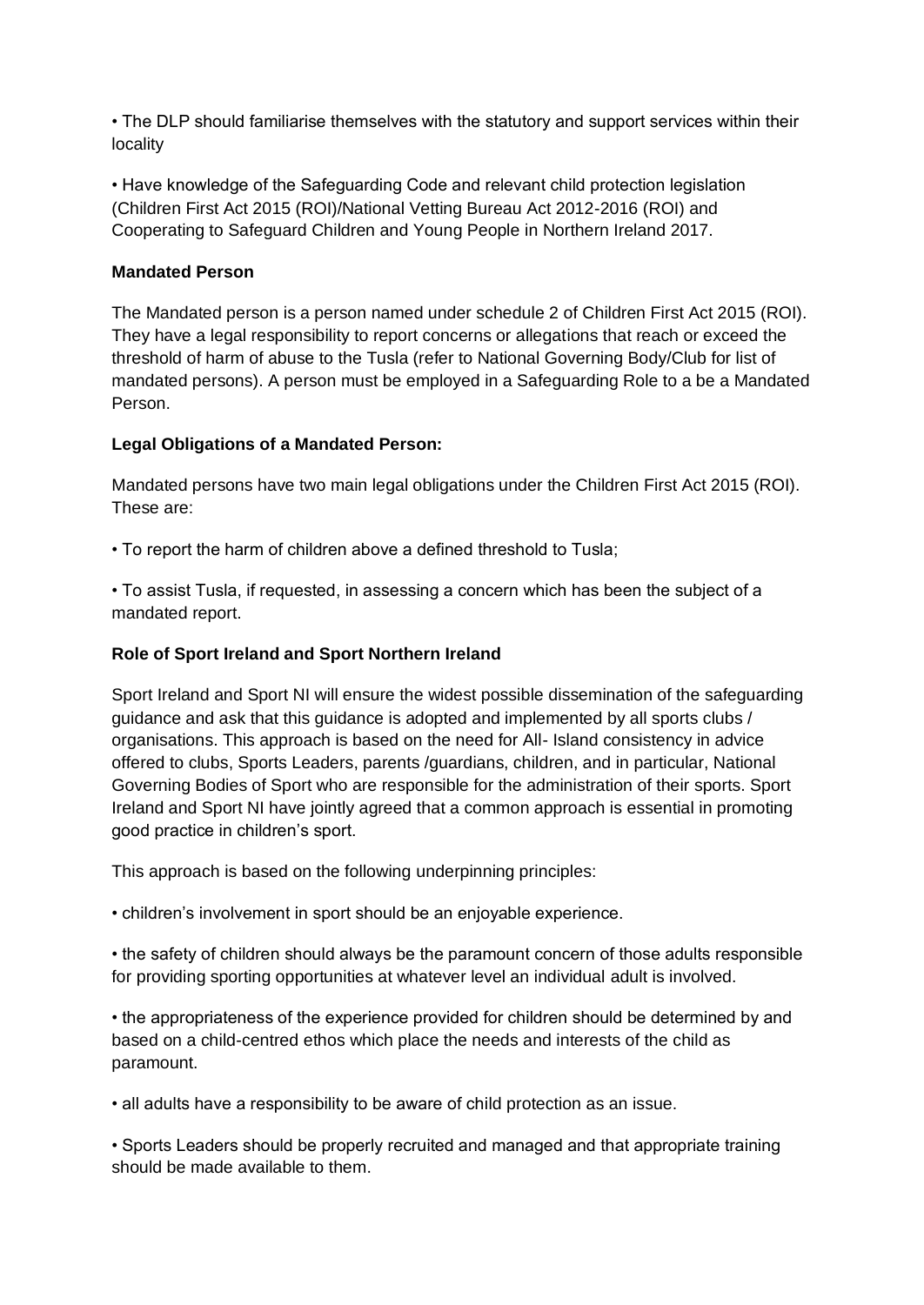The provision of support by Sport Ireland and Sport NI will be subject to the adoption and implementation of this Safeguarding Code by Hockey Ireland.

### **Adult-child relationships involved in sport**

The trust implicit in adult-child relationships in sport places a duty of care on all adults, voluntary or professional, to safeguard the health, safety and welfare of the child while engaged in their sporting activity. Adults have a crucial leadership role to play in sport. Whether they are parents / carers or Sports Leaders or teachers, they can contribute to the creation of a positive sporting environment for young people. The unique nature of sport allows Sports Leaders to develop positive and special relationships with children. Such relationships have tremendous potential to help children to develop and express themselves in an open and secure way.

Safe recruitment practices and selection of Sports Leaders should be in place, including vetting, seeking references, confirming identity and checking adequacy of qualifications. Effective management of Sports Leaders is also equally central to the promotion of good practice in the club/ organisation. This should include support, supervision, and access to training and effective communication between members of the club/organisation.

#### **Adult-child relationships in Sport**

Adult-child relationships in Sport should be:

- open, positive and encouraging.
- entered into by choice.
- Meets the need of the child and not the adult.
- defined by a mutually agreed set of goals and commitments.
- respectful of the creativity and autonomy of children.
- carried out in a context where children are protected and where their rights are promoted.
- free from physical, emotional or sexual abuse and neglect or any threat of such harm.
- respectful of the needs and developmental stage of the child.
- aimed at the promotion of enjoyment and individual progress.

• governed by a code of ethics and good practice in sport that is agreed and adhered to by all members of the sports club/organisation.

- mindful of the fact that some children may be more vulnerable than others.
- mindful of appropriate boundaries.

• mindful of the importance of equality of relationships with children and the potential for favouritism/special treatment.